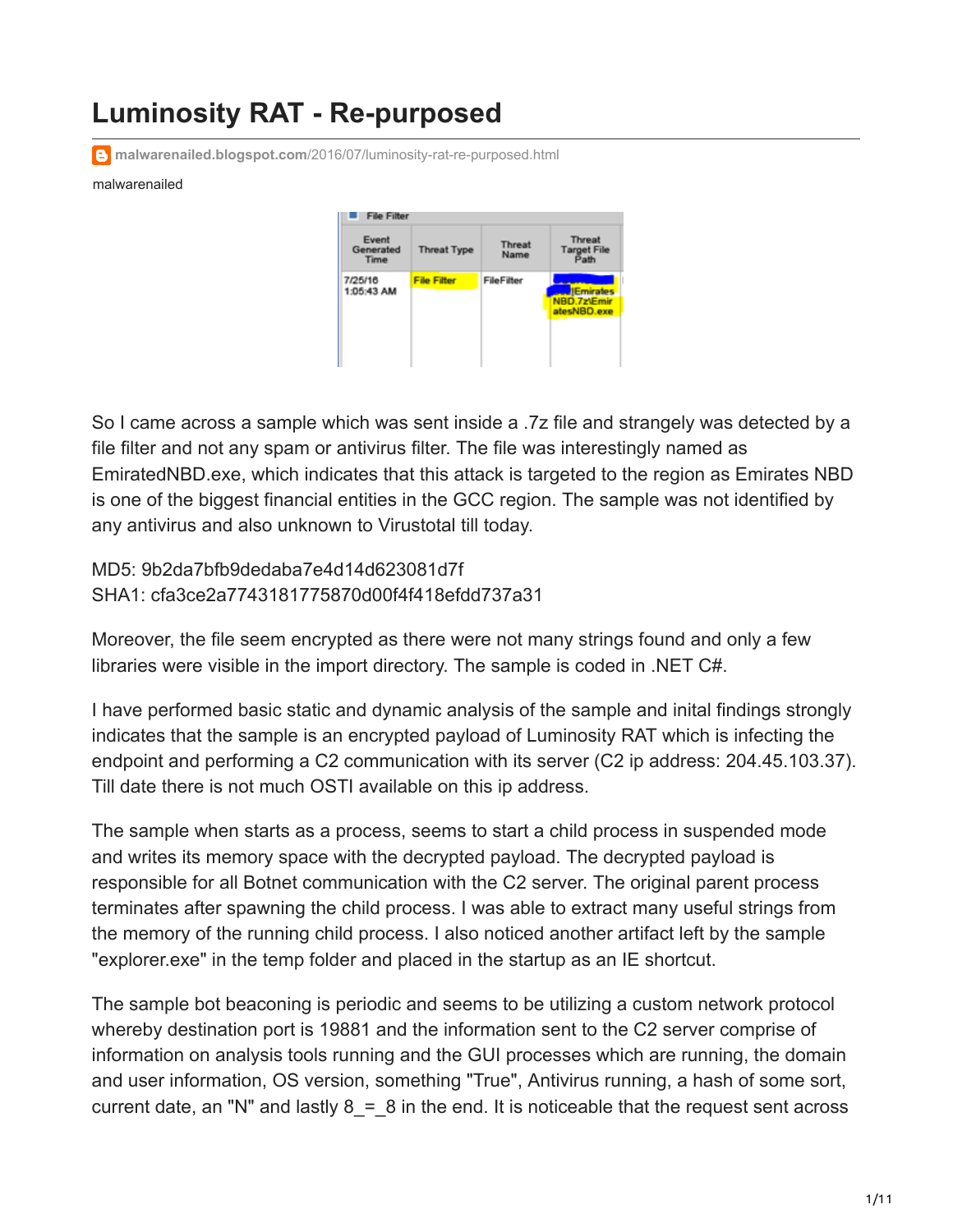is always preceded by a ping to the ip address. The communication from the client starts with "CONNECT" and each message is preceded by "=P4CK3T". The response from the server is "ACT=P4CK3T=8 =  $8$ ".

FireEye detects the communication protcol as Trojan Luminosity Link.

Attempting to decompile the sample with .NET Reflector and JetBrains dotPeek yields no results obviously as the sample is encrypted. DEbugging with DILE also yields no results as the execution never stops at the entry point mentioned in the optional headers of the PE.

I had to resort on ILSPY to decompile to CIL opcode and see what is going on. Currently, I am also searching for some other ways to successfully debug the sample. The decompiled opcode shows the entry point of the code is the module lohnfraz("lohnfraz.NN v5.5.5").

The sample looks for certain config and ini files as well in the same directory as the sample, indicating that it was accompanied by some configuration and I am guessing that the threat actors have re-purposed the Luminosity RAT, encrypted the client payload and delivered through inside a weaponized .7z archive, aimed to target the GCC region.



The sample detection by file filter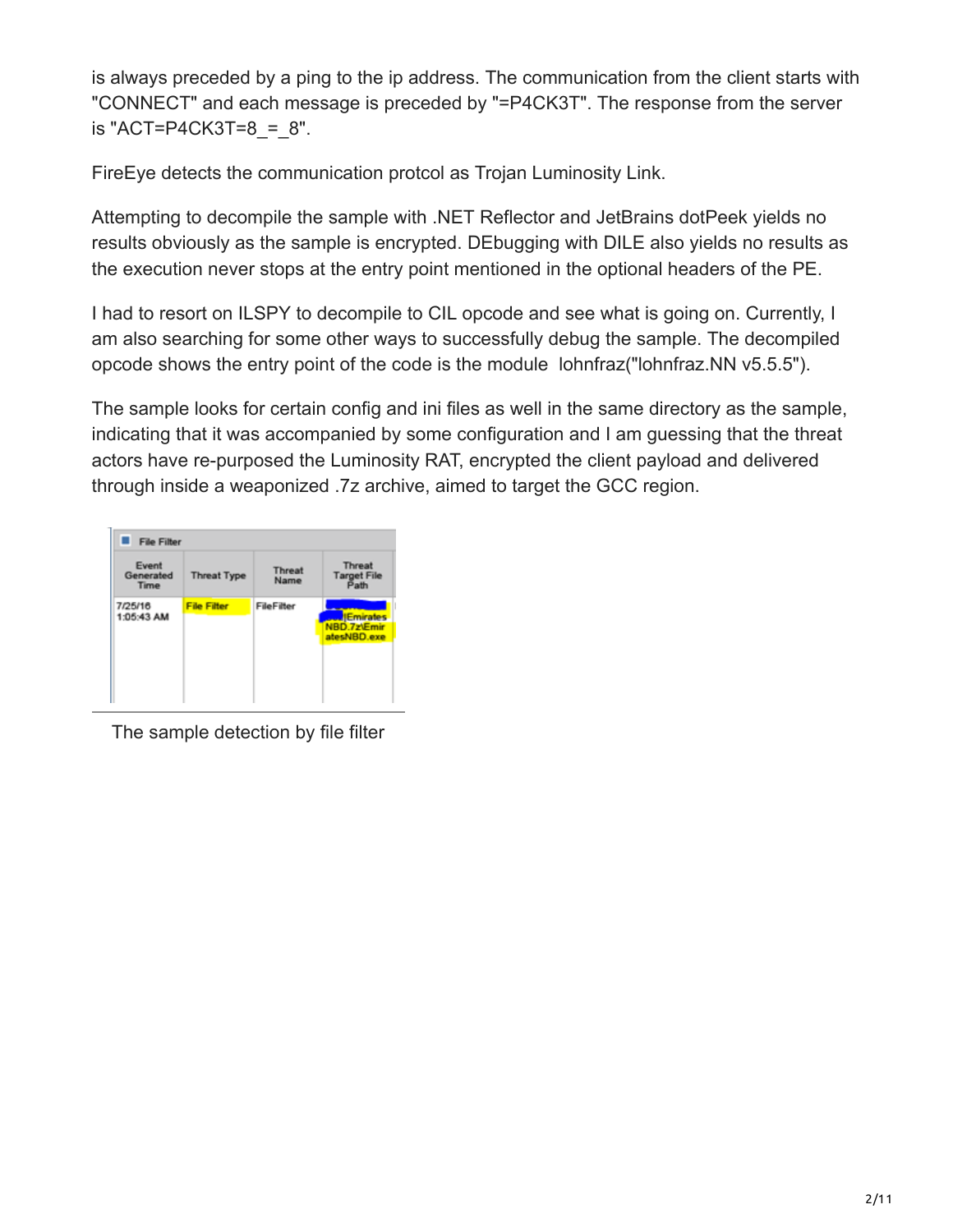| Received: from    |                                                                                   |
|-------------------|-----------------------------------------------------------------------------------|
|                   | with Microsoft SMTP Server id 14.3.248.2:                                         |
|                   | Mon, 25 Jul 2016 01:05:40 +0400                                                   |
|                   |                                                                                   |
|                   |                                                                                   |
|                   |                                                                                   |
|                   |                                                                                   |
|                   | Received: from grupojye.com (HELO cloudzones.org) ([68.169.48.240]) by            |
|                   | h ESMTP: 25 Jul 2016 01:05:34 +0400                                               |
|                   | Received: from User (37-103-45-204.reverse-dra.denver (204.45.103.37) (may be     |
|                   | forged)) (authenticated bits=0) by cloudrones org (8.14.4/8.14.4) with ESMTP      |
|                   | id u60E6FC0001312; Sun, 24 Jul 2016 14:06:17 GMT                                  |
|                   | Message-ID:<201607241406.u6OE6FC0001312@cloudzones.org>                           |
|                   | From: EmiratesNBD Bank <accounts@emiratesnbd.com></accounts@emiratesnbd.com>      |
|                   | Subject: **** SPAM**** Your payment copy advice from Emirates NBO Bank/subsidiary |
|                   | Date: Sun, 24 Jul 2016 07:06:33 -0700                                             |
| MIME-Version: 1.0 |                                                                                   |
|                   | Content-Type: multipart/mixed;                                                    |
|                   | boundary="---- NextPart_000_010A_01C2A9A6.1FD53A20"                               |
| X-Priority: 3     |                                                                                   |
|                   | X-MSMail-Priority: Normal                                                         |
|                   | X-Mailer: Microsoft Outlook Express 6.00.2600.0000                                |
|                   | X-MimeOLE: Produced By Microsoft MimeOLE V6.00.2600.0000                          |
|                   | To: Undisclosed recipients:                                                       |
|                   | Return-Path: accounts@emiratesnbd.com                                             |
|                   | X-MS-Exchange-Organization-OriginalArrivalTime: 24 Jul 2016 21:05:40.6522         |
| (UTC)             |                                                                                   |
|                   |                                                                                   |
|                   |                                                                                   |
|                   |                                                                                   |
|                   |                                                                                   |

The email header



The delivery



Contained communication

Process spawning the child process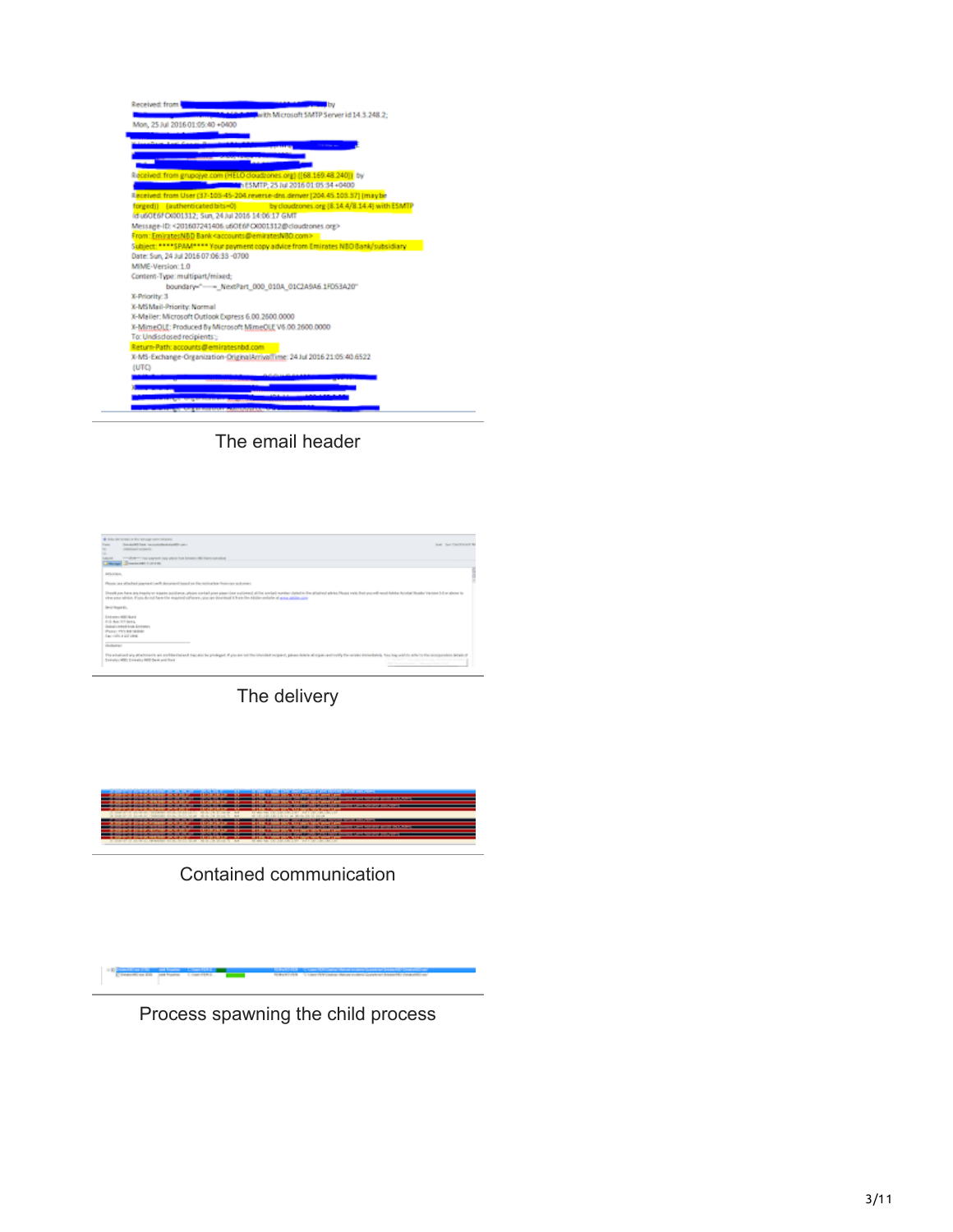

Proc Mon Activity output

Looking for config file

Looking for INI configuration

ane 2007 personal C<mark>. M</mark>azzoni, 1970 m.<br>1980a lock bandara lehil (1982-2011-17)

Malware can check if there are any unusual entries under the IFEO key(s) as a way of determining if it has landed on an analysts machine and change its behavior accordingly.

113 Tel New York (Schwarter Lee 1) Tel Tought Plans (Schulz 1)

This file is created in the temp folder with the MD5 hash value of the original binary. I am guessing this is an integrity check being done by the sample of itself

Some of the interesting strings extracted from the decrypted child process memory space:

| $\overline{1}$      |                         | Results - EminatesNBD-exe (2276)                                                                    | $\qquad \qquad \Box$<br>$\overline{a}$ |
|---------------------|-------------------------|-----------------------------------------------------------------------------------------------------|----------------------------------------|
| 18.306 wagin.       |                         |                                                                                                     |                                        |
| Address             | Length                  | <b>Leap</b>                                                                                         |                                        |
| <b>OVERATION</b>    | m                       | <b>INFOTE RELEVATIONS</b>                                                                           |                                        |
| 0x5832176           | $\geq$                  | NeForm SeclimarDesption                                                                             |                                        |
| (win/219)           | s.                      | Aires                                                                                               |                                        |
| 0x1a72198           | 100                     | Hoskull-0 (Nindows NT 6, 5; WOWER) AppleWebNUSD7.36-00/DN, like Geoloj Olyano/H).8.2272.118-Sofar(/ |                                        |
| Della XXIII-6       | 42                      | alvelobjeditenogratuvanysANDEFQ-EXCHIGPODSTLVANV31(2))-26.789                                       |                                        |
| OnlineXX348         | ٠                       | <b>HTTP</b>                                                                                         |                                        |
| Delia/22280         | ×                       | <b>Riville Avenue</b>                                                                               |                                        |
| De LieCOSTE         | r                       | Miller, N                                                                                           |                                        |
| <b>Default Cold</b> | ă.                      | store.                                                                                              |                                        |
| DeliaCO278          | 10                      | Thread Tools                                                                                        |                                        |
| <b>Detachment</b>   | 11                      | Affair on                                                                                           |                                        |
| DIGILIZED           | ×                       | <b>Charles</b>                                                                                      |                                        |
| <b>Dicta/TTB/I</b>  | $\mathbf{1}$            | Connect/December                                                                                    |                                        |
| <b>DOMTRA</b>       | ý                       | <b>SERVICE</b>                                                                                      |                                        |
| <b>Detailing</b>    | s                       | <b>PTD-POGE</b>                                                                                     |                                        |
| (wia22let           | ÷                       | <b>Straight</b>                                                                                     |                                        |
| Davis COSMA         | $\Omega$                | <b>HTTP TIMEOUTA</b>                                                                                |                                        |
| Online XXIIId-6     | $\overline{\mathbf{u}}$ | Freewal successfully, Attacks Senior E.                                                             |                                        |
| On LaCUTAR          | $\overline{12}$         | aborted successfully. Attacks facts                                                                 |                                        |
| Delia/22364         | $\overline{11}$         | HEAD THTTP IL Deads                                                                                 |                                        |
| DeliaCCOMO          | $\mathbf{x}$            | Cardent-length: 1233.lae-Agent:                                                                     |                                        |
| <b>Delia/ITBO</b>   | z                       | FORT (HETP/S. 24M)                                                                                  |                                        |
| DeliaCCTs.c         | n                       | <b>CET / PETPLE DINAL COMPANY</b>                                                                   |                                        |
| <b>benefitted</b>   | 10                      | une sound                                                                                           |                                        |
| 041803400           | b.                      | canda                                                                                               |                                        |
| <b>Detailliffic</b> | y                       | trought.                                                                                            |                                        |
| (w/a/1)418          | ý.                      | pachety.                                                                                            |                                        |
| 0x5873434           | s                       | sioukets                                                                                            |                                        |
| 0x/a22434           | ٠                       | arme.                                                                                               |                                        |
| 0x5x2243c           | y.                      | badwal.                                                                                             |                                        |
| Delia/O448          | t.                      | <b>GRCE</b>                                                                                         |                                        |
| Suite TMS           |                         | <b>CLIBRAC</b>                                                                                      |                                        |

SUREARS (1935) FOCU/ENEX/MENTHATELEMENT DESINES/QUARATES/OR ANTENNATION (EL CHARTERS/A), CONSUMINATION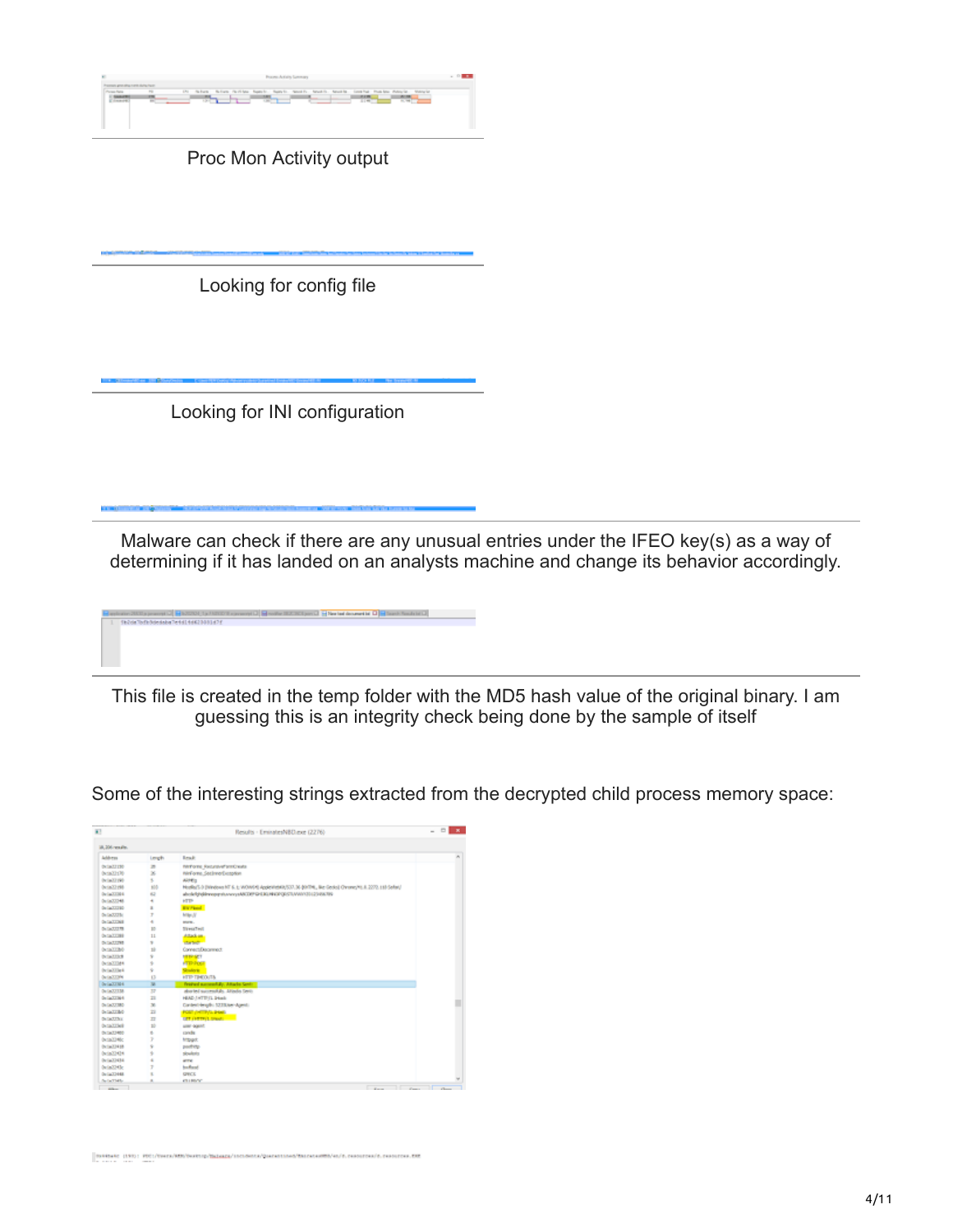0x67f570 (60): C:\Windows\system32\ws2\_32.dll 0x67f600 (60): C:\Windows\SYSTEM32\bgrypt.dll

|       |                     | 13760 0x1a223cc (22): GET / HTTP/1.1                                                                                                             |
|-------|---------------------|--------------------------------------------------------------------------------------------------------------------------------------------------|
| 13761 | Host:               |                                                                                                                                                  |
| 13762 |                     | Oxla223e8 (10): user-agent                                                                                                                       |
| 13763 |                     | Omla22400 (6): condim                                                                                                                            |
| 13764 |                     | Oxia22400 (7): httpget                                                                                                                           |
| 11765 |                     | Oxia22410 (9): pasthttp                                                                                                                          |
| 13766 |                     | Ox1a22424 (9): alowleria                                                                                                                         |
| 13767 | Oxla22434 (6): arms |                                                                                                                                                  |
| 13768 |                     | Oxla2243c (7): bwfload                                                                                                                           |
| 13769 |                     | Owla22448 (5): SPECS                                                                                                                             |
| 13770 |                     | Oxia2245c (8): WELLPROC                                                                                                                          |
| 13771 |                     | Oxia22468 (7): BOTETLE                                                                                                                           |
| 13772 |                     | Oxla2247c (7): ADDROST                                                                                                                           |
| 13773 |                     | Osla22490 (6): BEFILE                                                                                                                            |
| 13774 |                     | 0a1a2249c (6): FWFILE                                                                                                                            |
| 13775 |                     | Oxia224a8 (6): SCLEAN                                                                                                                            |
| 13776 |                     | Oxla224b4 (6): DELREG                                                                                                                            |
| 13777 | Oxla224c0 (4): Once |                                                                                                                                                  |
| 13778 |                     | Omla224d8 (5): HOSTS                                                                                                                             |
| 13779 |                     | Ox1a224e4 (7): SETHOST                                                                                                                           |
| 13780 |                     | 0x1a224f0 (4): CLP                                                                                                                               |
| 13781 |                     | Oxla22508 (7): SETCLIP                                                                                                                           |
| 13782 |                     | Oxia22514 (5): SHELL                                                                                                                             |
| 13783 |                     | Omin22520 (10): STARTSMELL                                                                                                                       |
| 13784 |                     | Ok1a22530 (7): DELFILE                                                                                                                           |
| 13785 |                     | Oxia2253c (9): SIOPSMELL                                                                                                                         |
| 13786 |                     | Oxia2254c (12): RESTARTSHELL                                                                                                                     |
| 13787 |                     | Ox1a22564 (5): SWLIB                                                                                                                             |
| 13788 |                     | Oxia22570 (4): NWND                                                                                                                              |
| 13789 | 0a1a22578 (4): CWND |                                                                                                                                                  |
| 13790 | Oxla22588 (4): LDIR |                                                                                                                                                  |
| 13791 |                     | Oxla22600 (13): ClientHandler                                                                                                                    |
| 13752 |                     | Oxla22634 (11): UserProfile                                                                                                                      |
| 13753 |                     | Oxia22644 (4): FLOC                                                                                                                              |
| 13794 |                     | 0x1a2264c (17): Shell.Application                                                                                                                |
| 13795 |                     | Ox1a22664 (9): HameSpace                                                                                                                         |
| 13756 |                     | Oxla22674 (8): CopyHere                                                                                                                          |
| 13797 |                     | Oxla22680 (8): Items                                                                                                                             |
| 13758 |                     | Owla22694 (5): FMDEL<br>dealer this close to the construction of the construction of the construction of the construction of the construction of |
|       |                     |                                                                                                                                                  |



The explorer.exe artifact left by the sample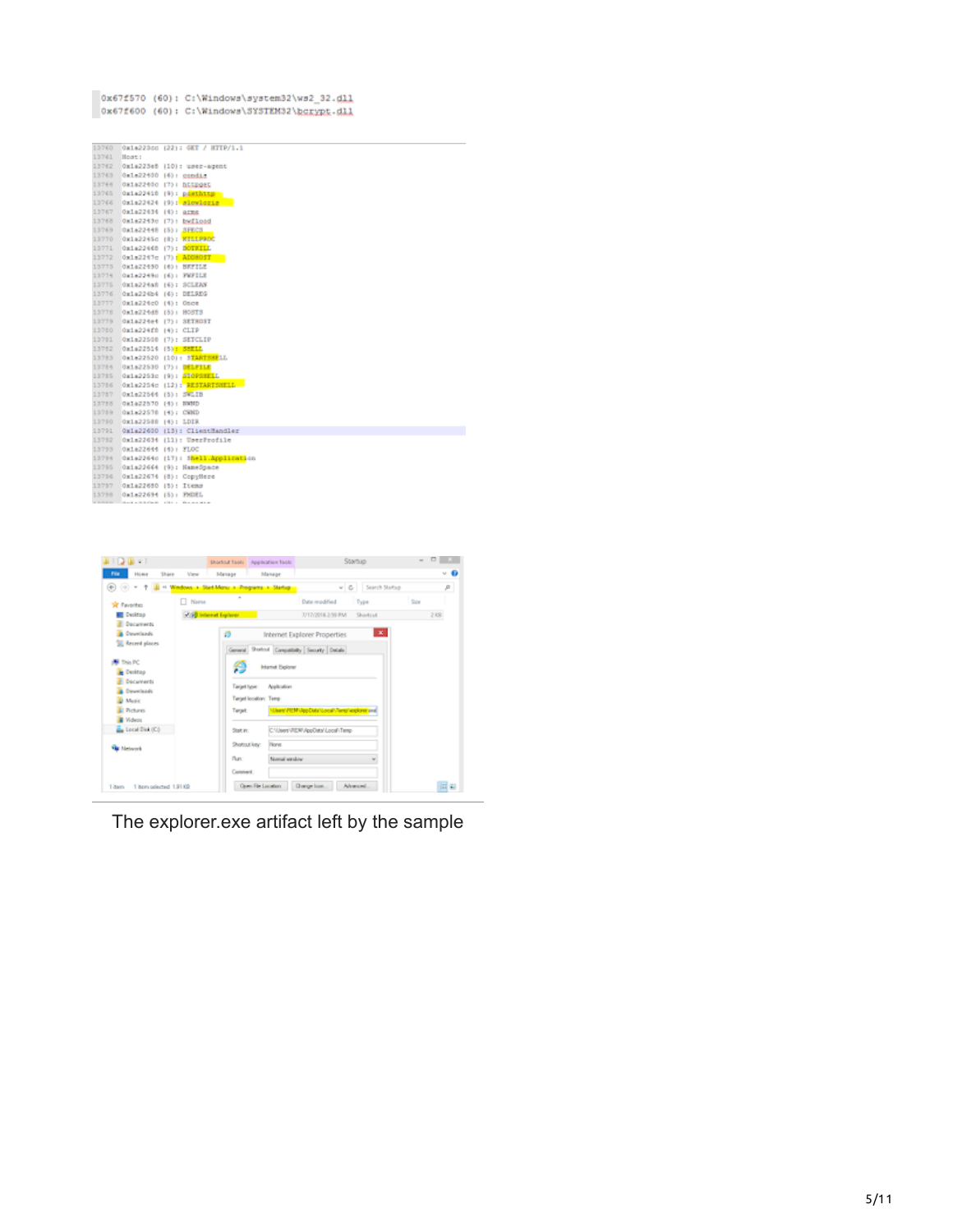| <b>CONSTRUCTION AND ASSESSED.</b>                              |
|----------------------------------------------------------------|
| OxiaZ26cc (13): ManageWindow                                   |
| Omin226dc (15): ALLUSERSPROFILE                                |
| Gala226fG (46); \Ricesseft\Nindows\Start Rena\Peoprams\Startup |
| DELARFIEM (43) LIES                                            |
| Ogla2272c (8): STARTWAY                                        |
| Cala22735 (8): (Renager                                        |
| Oxia22744 (6): length                                          |
| Oxia22750 (11): ProcessEill                                    |
| Galazz760 (16); Killed Process:                                |
| OxiallTT4 (25): Unable to Mill Process:                        |
| Gela22790 (9): . Ernner                                        |
| CALAZZTAE (4): D.CO                                            |
| OKLAZZTDO (T): TASERGE                                         |
| Oxia227c4 (7): netatat                                         |
| SELEZZTGD (4): - and                                           |
| Oxially do : System                                            |
| Oxia227ec (7): DLSpeed                                         |
| CALAZZTEN (T): ORD.can                                         |
| Oxialidoc (13): Session Ended                                  |
|                                                                |
| Dela22820 (4): . log                                           |
| CALAZZRIE (9) : CONUNTILE                                      |
| Oxialidad (6): DECIDE                                          |
| Oxla22864 (6): Queued                                          |
| CALAZZETO (S): EUCes                                           |
| SkiaZ26bc (4): D ==                                            |
| Oxia228cc (11): USERFROFILE                                    |
| Oxia228e4 (12): PROGRAMFILES                                   |
| Oxial20f6 (T): APPDAIR                                         |
| 0x1a22900 (4): TEMP                                            |
| CALAZZOOR (T): DESPTCP                                         |
| 0x1a22914 (9): DOCUMENTS                                       |
| 0x1a22024 (9): PICTURES                                        |
|                                                                |
| 0x1a22930 (10): EVERTHENG                                      |
| Omla22940 (11): SystemDrive                                    |
| 0x1a22950 (4): Jean -                                          |
| 0x1a22950 (11): ProgramData                                    |
| Omla22968 (S): Logs\                                           |
| Setable's OD - Filest                                          |
|                                                                |

Some more strings showings various commands to be received from the server and executed on the client. We can also see reference to Luminosity in some of the detected strings



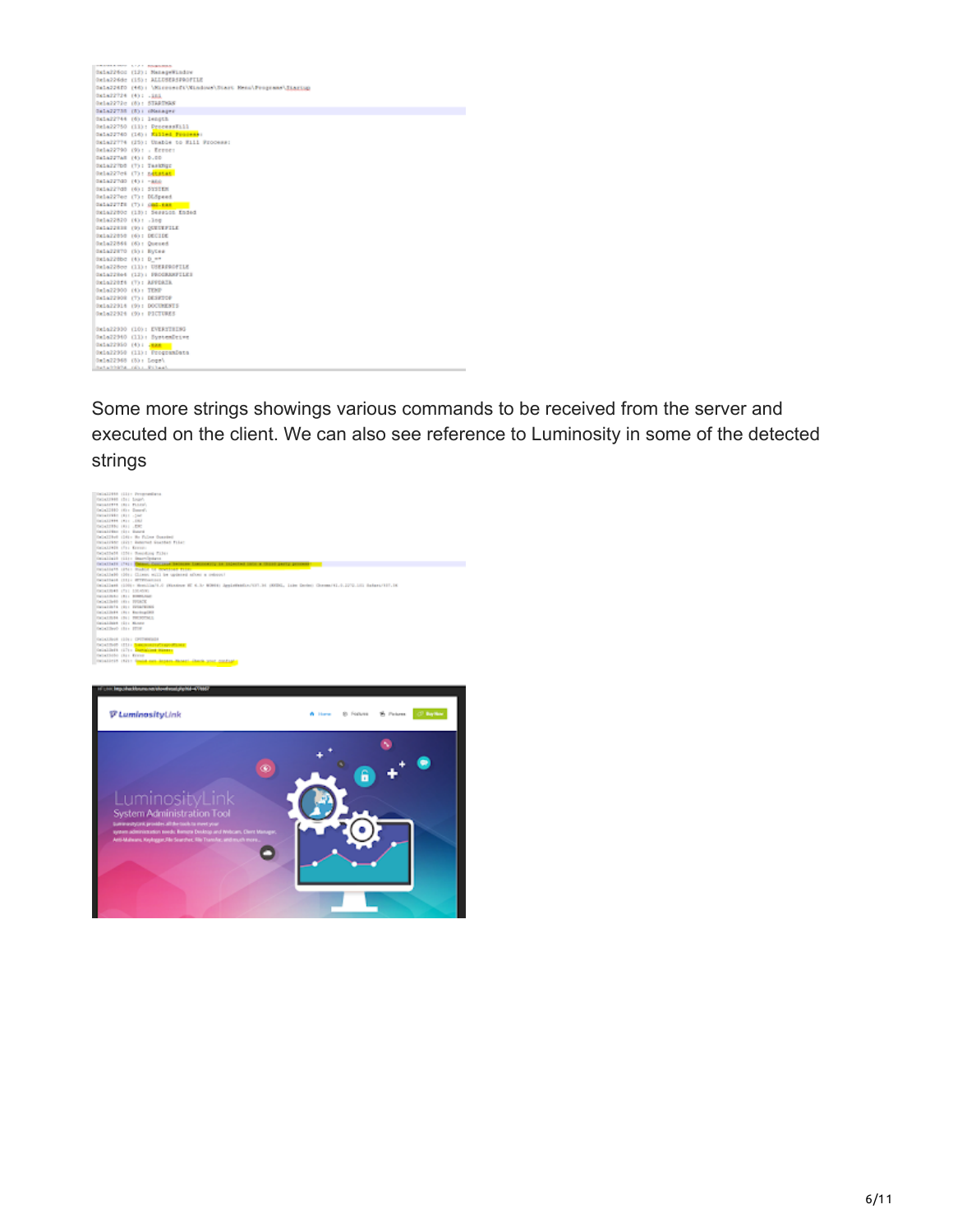## A look at the LuminosityLink RAT

| MACHINE LIST<br>COMMAND AND CONTROL<br>ETATION CONFIDURATION<br>Clart Grid<br><b>Clear Statutics</b><br>Cleve Details<br>(ii) By BR Version<br><b>BAID</b><br><b>File Guard</b><br><b>BETINE Cleves</b><br>Bold 2D<br>Clerks<br>32-68:<br>Clevel Status<br><b>Football</b> Ballimer<br>54-bt:<br><b>E</b> Country<br><b>IS Clents Online:</b><br>If CPU Cores<br>Country.<br><b>COst Parent</b><br><b>US</b> Clents Office:<br><b>Cedrar Cores:</b><br>Clerits Last Seen Orither<br>HOST Editor<br>Total Cores:<br>33 Last 1 mount<br>A ACCOUNT Type<br>Website Volt<br>TO Last 24 Hours:<br>User Annual:<br>23 Leat 7 Dece:<br>Client Info<br>Administrator:<br>El Last 30 Days:<br>Il Hachine Type<br>larest tead<br>Clerits First Seen Online:<br>Liptiqv<br>- Verald<br><sup>35</sup> Part 1 Hour:<br><b>Introd</b><br>Desktop:<br>Clarks<br>Per to Oh<br><sup>25</sup> Fest 24 Hours:<br>TT By Operating System:<br>On-Join |                 |            | <b>LEVED DATA</b> |    | <b>College Service</b><br>SERVER INVANDEMENT |
|----------------------------------------------------------------------------------------------------------------------------------------------------------------------------------------------------------------------------------------------------------------------------------------------------------------------------------------------------------------------------------------------------------------------------------------------------------------------------------------------------------------------------------------------------------------------------------------------------------------------------------------------------------------------------------------------------------------------------------------------------------------------------------------------------------------------------------------------------------------------------------------------------------------------------------|-----------------|------------|-------------------|----|----------------------------------------------|
|                                                                                                                                                                                                                                                                                                                                                                                                                                                                                                                                                                                                                                                                                                                                                                                                                                                                                                                                  |                 |            |                   |    |                                              |
|                                                                                                                                                                                                                                                                                                                                                                                                                                                                                                                                                                                                                                                                                                                                                                                                                                                                                                                                  |                 |            |                   |    |                                              |
|                                                                                                                                                                                                                                                                                                                                                                                                                                                                                                                                                                                                                                                                                                                                                                                                                                                                                                                                  |                 |            |                   |    | <b>Rubech Chard Strid</b>                    |
|                                                                                                                                                                                                                                                                                                                                                                                                                                                                                                                                                                                                                                                                                                                                                                                                                                                                                                                                  |                 |            |                   |    | <b>Plane All Office Clients</b>              |
|                                                                                                                                                                                                                                                                                                                                                                                                                                                                                                                                                                                                                                                                                                                                                                                                                                                                                                                                  |                 |            |                   |    |                                              |
|                                                                                                                                                                                                                                                                                                                                                                                                                                                                                                                                                                                                                                                                                                                                                                                                                                                                                                                                  |                 |            |                   | -- | Clerge                                       |
|                                                                                                                                                                                                                                                                                                                                                                                                                                                                                                                                                                                                                                                                                                                                                                                                                                                                                                                                  |                 |            |                   |    |                                              |
|                                                                                                                                                                                                                                                                                                                                                                                                                                                                                                                                                                                                                                                                                                                                                                                                                                                                                                                                  |                 |            |                   |    |                                              |
|                                                                                                                                                                                                                                                                                                                                                                                                                                                                                                                                                                                                                                                                                                                                                                                                                                                                                                                                  |                 |            |                   |    |                                              |
|                                                                                                                                                                                                                                                                                                                                                                                                                                                                                                                                                                                                                                                                                                                                                                                                                                                                                                                                  |                 |            |                   |    |                                              |
|                                                                                                                                                                                                                                                                                                                                                                                                                                                                                                                                                                                                                                                                                                                                                                                                                                                                                                                                  |                 |            |                   |    |                                              |
|                                                                                                                                                                                                                                                                                                                                                                                                                                                                                                                                                                                                                                                                                                                                                                                                                                                                                                                                  |                 |            |                   |    |                                              |
|                                                                                                                                                                                                                                                                                                                                                                                                                                                                                                                                                                                                                                                                                                                                                                                                                                                                                                                                  |                 |            |                   |    |                                              |
|                                                                                                                                                                                                                                                                                                                                                                                                                                                                                                                                                                                                                                                                                                                                                                                                                                                                                                                                  |                 |            |                   |    |                                              |
|                                                                                                                                                                                                                                                                                                                                                                                                                                                                                                                                                                                                                                                                                                                                                                                                                                                                                                                                  | 23 Past 7 Days: | Weekwe ID: |                   |    |                                              |
| 23 Past 30 Okys:<br>Wedows Wate:<br>di Afalanani                                                                                                                                                                                                                                                                                                                                                                                                                                                                                                                                                                                                                                                                                                                                                                                                                                                                                 |                 |            |                   |    |                                              |
| Wildows 7:<br>Dead Clerity:                                                                                                                                                                                                                                                                                                                                                                                                                                                                                                                                                                                                                                                                                                                                                                                                                                                                                                      |                 |            |                   |    |                                              |
| 900033<br><b>Deal Clents:</b><br>Wedovs B:<br>Offine For: 7<br>$\frac{1}{2}$ Days                                                                                                                                                                                                                                                                                                                                                                                                                                                                                                                                                                                                                                                                                                                                                                                                                                                |                 |            |                   |    |                                              |

net user and net localgroup commands to add local users and to add them to most probably local admin group.

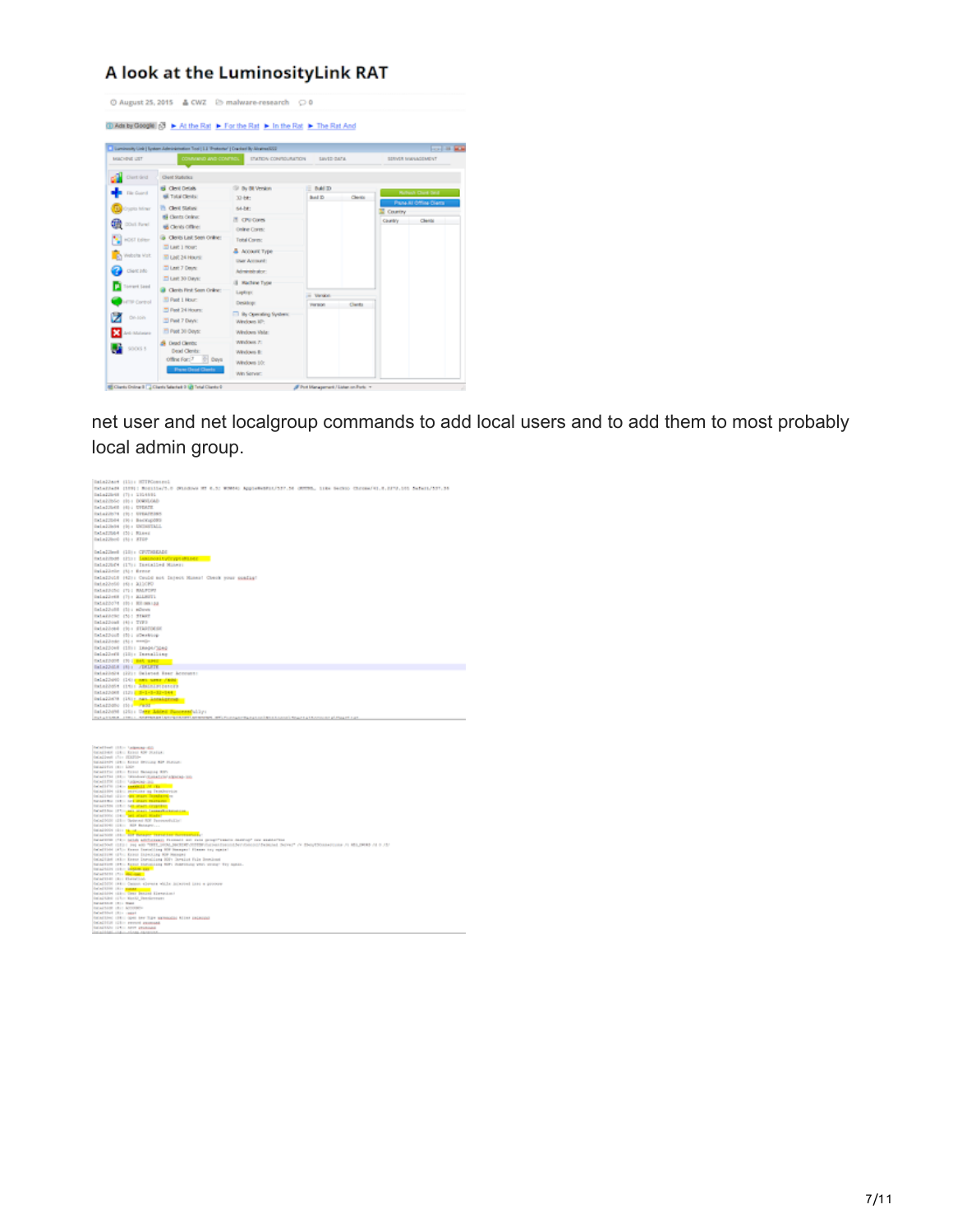|         |                               | DESEGREE 1511 / NESS                                                                                                                             |
|---------|-------------------------------|--------------------------------------------------------------------------------------------------------------------------------------------------|
|         |                               | Skiablico (30): open new Type waysaudio Alias zaczonno                                                                                           |
|         |                               | SKIAPSION (15): record recepand                                                                                                                  |
|         |                               | Dala23326 (14); save prospond                                                                                                                    |
|         |                               | Dala23340 (14): close received<br>Rele23356 (5): AUDOO                                                                                           |
|         |                               | 0x1s20360 (10): 5TANTADOIO                                                                                                                       |
|         |                               | SKIA23330 INI: CTRANE                                                                                                                            |
|         |                               | EKIAZOZSK (T); STARTCAK                                                                                                                          |
|         |                               | DATA222a0 (9): DONE                                                                                                                              |
|         |                               | Data23da0 (7): INCFILE<br>Dala23Sb4 (7): Started                                                                                                 |
|         |                               | Rela233c0 (5): 00735                                                                                                                             |
|         |                               | Skia233cc (9): MRITEFILE                                                                                                                         |
|         |                               | Rx1a233e4 (10): NH-dd-2002                                                                                                                       |
|         | EXTAINED (9):                 |                                                                                                                                                  |
|         |                               |                                                                                                                                                  |
|         |                               | Sala23404 (Li): SmartLooper                                                                                                                      |
|         |                               | Dala2042e (76): HMXY_CUGAENT_USEA\Seftware\Hicrosoft\Mindows\CurrentVersion\Dolicies+System                                                      |
|         |                               | IniaZ347c (60): HMEY CURRENT USER\Software\Rolicies\Microsoft\Windows\System                                                                     |
|         |                               | Exiable (6): Speech                                                                                                                              |
|         |                               | SKIED4d0 (12): SRFI.SEVOLOG<br>DA1823460 (1): Apeak                                                                                              |
|         |                               | Sala234es (3); Shell                                                                                                                             |
|         |                               | Inla23468 (8): Shandown                                                                                                                          |
|         |                               | Rela23509 (EE): shatdom /s                                                                                                                       |
|         |                               | Rxin20514 (6): Reboot                                                                                                                            |
|         |                               | Skia23520 (11): abatdown /r<br>SKIAZJS39 (R): LogaZZ                                                                                             |
|         |                               | Sala2353s (11); shuidows /1                                                                                                                      |
|         |                               | Dala23540 (3): Milesmate                                                                                                                         |
|         |                               | Sala2355c (14): shaidom /h /f                                                                                                                    |
|         |                               | Dx1s23670 (9): HonitorOn                                                                                                                         |
|         |                               |                                                                                                                                                  |
|         |                               |                                                                                                                                                  |
|         | NORTHERN                      | 1511<br>77.77                                                                                                                                    |
|         |                               |                                                                                                                                                  |
|         |                               | <b>Deliated 1911 Million</b>                                                                                                                     |
|         |                               | Colollett (E) (TLPT)                                                                                                                             |
|         |                               | Intallick: (T): carmel<br>Inisthett (6) super                                                                                                    |
|         |                               | DeCollbo44 (10) : 2008799<br><b>DESCRIPTE INC. DESPERANT</b>                                                                                     |
|         |                               | Intallett (f): Fixzoog                                                                                                                           |
|         | DeCochietti (K) + OPER        | retwitters (f)) fromates                                                                                                                         |
| ۰       |                               | <b>Includings (8): Benevoid</b>                                                                                                                  |
|         | DeCallbld (It) show           |                                                                                                                                                  |
| u       |                               | Inialist (10) StatOFILE<br>DeliaZhook (7); ENTILE                                                                                                |
|         | <b>Detections</b> shall grave |                                                                                                                                                  |
|         |                               | Intalleri (8) Militar<br>DeCellbows (13) - Histographical                                                                                        |
|         |                               |                                                                                                                                                  |
| ÷<br>u  |                               | <b>INCAPACT: 1221 : INSIDE</b><br>Delativity (iv) FIRSTONS                                                                                       |
|         |                               | INDUSTRIAL CITER PROPERTY                                                                                                                        |
| ċ,<br>o |                               | Intallate (10) Strainfish<br>DeCoChi4: (IN: EnvirondFile                                                                                         |
| o<br>ü  |                               | mounters in the mountain                                                                                                                         |
| ¢,      |                               | Includings (\$1) and -<br>DeSelbelt (62): Pennsylve Anti-Belower has been projected                                                              |
| ۰<br>õ  |                               | Inductions (\$8); Frountly's Anti-Balanda doubl Not be enabled between this client does Not use Constrainty's attempts<br>Includibrit 1911 Bride |
|         |                               | Indulled: (41); Propriet Anti-Balman has been directed!                                                                                          |
|         |                               | NORTHER ITS POWERS ARE BOARD costs on to directed booker the street does not not beaterstay's apartment<br>Delialished (K): Scattle              |
|         |                               | Infalles) (8) Brigil                                                                                                                             |
|         | <b>INTERFERED FELL BORE</b>   | <b>DOMINIC (B) BAARING</b>                                                                                                                       |
| u       |                               | DelialTrees (8): FRANK<br>Includioni (A): PHYME                                                                                                  |
|         |                               | INCATERIE (331) BUSINESS                                                                                                                         |
|         | DeCa23E14 (4); Lond           | STATEMENT CREW L. PARK                                                                                                                           |
|         |                               |                                                                                                                                                  |
|         |                               |                                                                                                                                                  |
|         |                               |                                                                                                                                                  |
|         |                               | DESAPRED (7):<br>E3/860                                                                                                                          |
|         | 14094<br>14099                | Dala24084 (7): 508010+                                                                                                                           |
|         | 16096                         | Omin24090 (6): Failed                                                                                                                            |
|         |                               | 14097 Calad409c (15): NoDystemDattery                                                                                                            |
|         | 14099                         | 14030 Caladello (21): X/A (Deaktop Nachine)<br>CalaZ40d6 (14): ###,###,##0 GS                                                                    |

| 10001    | DelaJ40d6 (16): \$\$\$,\$\$\$,\$\$0 GB                   |
|----------|----------------------------------------------------------|
| 001.01   | Uniad4046 (31): Win3d Processor.dayinsid="CPU6"          |
| 101191   | CaleJ410c (35); SELECT * FROM Wind2 VideoController      |
| 50191    | DalaJ4144 (21): \root\DecurityCenter2                    |
| 00191    | Umla24160 4301: SELECT * FROM Annivirus@roduct           |
| 14154    | Caladdide (11): displayShame                             |
| 14100    | Dala24194 (29); SELECT * FROM FLERWALLFreebact           |
| 141.06   | GeloJibb (6): Suprem                                     |
| 14103    | Oxialtict (16): System Op Time                           |
| 14108    | Data241d8 (8): Day(a)                                    |
| 14104    | DelaJilet (7): Sours                                     |
| 14138    | CELADVIED (N): Minutes                                   |
| 14111    | Caladdiffe (3); SOFTERED                                 |
| $-1112$  | Dala24208 (8): *P6CK3D*                                  |
| 16113    | Umin24214 (5) : 2 = 0                                    |
| 14134    | catad4220 (15); Udrivershand hosts                       |
| $-4111$  | CaloJ4240 (41): metah advisewall finewall ach rule name= |
| 1.116    | Omio24270 (30): dirmous action=block program=            |
| 14117    | Caidd4294 (11): 4nabbe=yes                               |
| 14111    | Dala242a4 (6): as.1n2                                    |
| $-0.118$ | Smia242b0 (50): coon\CDW2                                |
| 14135    | Caiad42c0 (ii): Description                              |
| 14135    | Cala242d0 (7); virtual                                   |
| $-4132$  | Smin242dc (6): neware                                    |
| 14123    | UKLaddor (f): parallel                                   |
| 14124    | Dale24224 (12): Hm edditions                             |
| $+125$   | OmleJ4304 (8): numerate                                  |
| 16326    | Calolt310 (7): generic                                   |
| 14127    | Caladd310 (12): cirras logic                             |
| 14138    | Cala24320 (12): standard yas                             |
| $-0.129$ | Ominitibe (6): matrox                                    |
| 00130    | Omind4340 (7); Deaktop                                   |
| 14135    | Dala24354 (6): Laptop                                    |
| 14132    | OmlaJ4360 (10): MensageBox                               |
|          |                                                          |

| URIANDOS (U) : .exe                                                                         |  |
|---------------------------------------------------------------------------------------------|--|
| Galashifo (122): [FrocessRacker] Process Nacker [BENGWE\BEN]+ (Administrator)               |  |
| Gala@b57c (26): 204.45.103.37                                                               |  |
| Omia4DSf8 (148): No connection could be made because the target machine actively refused it |  |
|                                                                                             |  |

ip address of C2 server hard coded

**Call of the Second Control of the Control of Second Control of the Control of the Control of the Control of th** 

**MARINE AND STATE**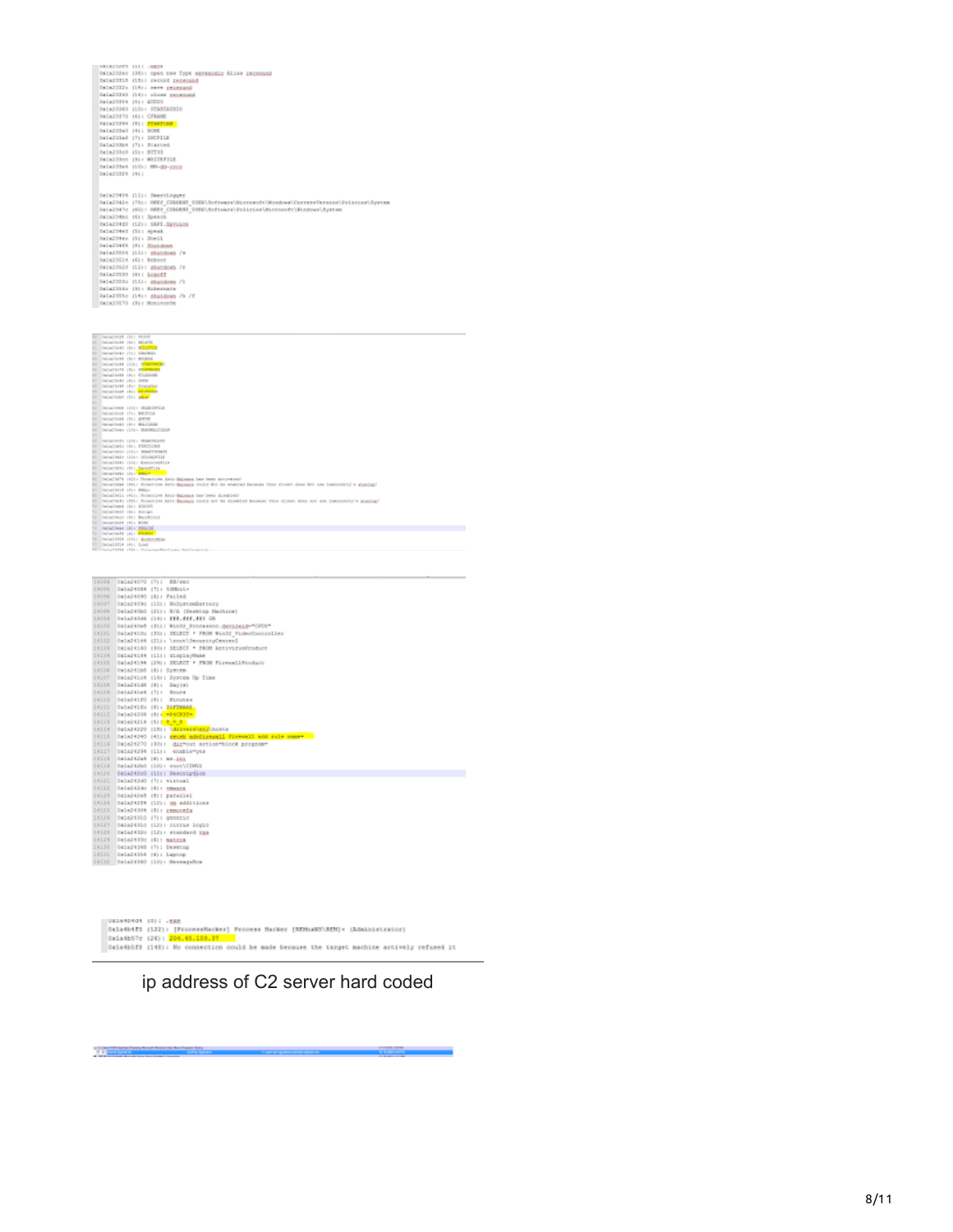

One of client message (hello to C2 server)

ping before every request

|                                                                       | Follow TCP Stream                                                                                                                                                                                                                                                                                                                                                                                                                                                                                                                                                                                                                                                                                                                                                                                                                                                                                                                                                                                                                                                                                                                                                                                                                                                                                                                                                                                                                                                                                                                                                                                                                                                                                                                                                                                                                                                                                                                                                    |                                                                                                                         |
|-----------------------------------------------------------------------|----------------------------------------------------------------------------------------------------------------------------------------------------------------------------------------------------------------------------------------------------------------------------------------------------------------------------------------------------------------------------------------------------------------------------------------------------------------------------------------------------------------------------------------------------------------------------------------------------------------------------------------------------------------------------------------------------------------------------------------------------------------------------------------------------------------------------------------------------------------------------------------------------------------------------------------------------------------------------------------------------------------------------------------------------------------------------------------------------------------------------------------------------------------------------------------------------------------------------------------------------------------------------------------------------------------------------------------------------------------------------------------------------------------------------------------------------------------------------------------------------------------------------------------------------------------------------------------------------------------------------------------------------------------------------------------------------------------------------------------------------------------------------------------------------------------------------------------------------------------------------------------------------------------------------------------------------------------------|-------------------------------------------------------------------------------------------------------------------------|
| <b>Senare Control</b>                                                 |                                                                                                                                                                                                                                                                                                                                                                                                                                                                                                                                                                                                                                                                                                                                                                                                                                                                                                                                                                                                                                                                                                                                                                                                                                                                                                                                                                                                                                                                                                                                                                                                                                                                                                                                                                                                                                                                                                                                                                      |                                                                                                                         |
| From aniterrare                                                       | USILE (1783) [2007] 27844   USIL   17281112715   1914   2 3   LEASTER A BALTANIE (TOPS IN CAPTURES)   LUMBERS TEAM STRAPHER<br>che de 1930 fra Juan I. 201-190 2012/04-191 - p-excepti - p-excepti - beteencon-libre-pressure) capacing fra comment<br>Detection 1.10.1, One are bette row result billions monarched - p-exception - p-exception better in resul<br>Detroiteti capatra fra status - perezhet 1,013 (en se 318 fra itrac-1,30)-9-8-20 al-bail al-ascutilli ()<br>Status - al-basilirili (-) prezhet (aptern) fra Dheroi - prezhet 1,353 (ba se 313) fra Areel 1,10)-6-60-8-50-<br>SHL-CH-RECINE-CAT-ROOT-E-CACIN-DRIP-DRIPONINGNA' Capaling from Ethernat   Intradigite 1,18.5   Civil Bay 34162 from /<br>trusk (LTD) 6/80 Bl (0054), LTD PACENTAL LTD PACENTAL LANCER IN 2014 (CALIFORNIA Captaring from History)<br>Nev 5010 From Jorgeb-1, 501-5400.00/3041-8.x. Enektoring.x. Enektoring a bach-technical Calversburk) Capturing from Coherent<br>(wireshark 1.18.5 Crys Bay Sittle from Jiraik-1, 55) Hytel 80 Birdra, A.M.-Rechted a. Alandesthak a. Bartanick (mattlick/alanashank) Easterling<br>DV SOSIPACHET PERCENT ENDER ENDERGY (SOSIPILE DAMENTIFICATION) (SUSPENSE) (EL PERCENTAL AL EL POSTETIAL AL ENTRETATIONS (SUSPENSES)<br>Exploring from Editorial - [windshare L.20.5 - [One day SCR2 from /trusts 2.20] (English Birdding A.A. J. Links 21-A = 3)<br>HROCETHE A. ENCTHROCETHERS (With Freeholds) Capitality Evon Dilervest   Perinstitute S. 20.3   EDA Rev. HOSE From /Crunk-3.1833-8-0010830-<br>SMLs. Il i-NECONI, a di i-NECONI, a decretire (1920) (la catratura) capsa tre from trivenne<br>trust-1.1819/05/05/09/09 R. A. H. PASCOLA, a H. POSTER, a ACTIVISTIC/UNIVERSITY (approximation from Hilberton)<br>We Still from Jaruna Listinian sciences a spanicistic spanish a subsection and the control culturing from charged<br>Detrochard 1.18.3 Cove ago 51342 from Jirank.1, 2010-1400-00-8042-8, E-PALETTIS.n.8 | Catrostork L.D.C.<br>Jetreshark Littli, S. (svs.<br>Detrembark 1, 10, 5 (typ new S4162 from /<br>Julianiarh 1.10.1 Clus |
| TEND FRAME (2004) STATE REPORT OF TAXABLE<br>Road<br><b>Grant</b> Aut | bes O ass<br>C HOK<br><b>Clintee Burns</b>                                                                                                                                                                                                                                                                                                                                                                                                                                                                                                                                                                                                                                                                                                                                                                                                                                                                                                                                                                                                                                                                                                                                                                                                                                                                                                                                                                                                                                                                                                                                                                                                                                                                                                                                                                                                                                                                                                                           | <b>CArest</b><br>W. Fare                                                                                                |
|                                                                       |                                                                                                                                                                                                                                                                                                                                                                                                                                                                                                                                                                                                                                                                                                                                                                                                                                                                                                                                                                                                                                                                                                                                                                                                                                                                                                                                                                                                                                                                                                                                                                                                                                                                                                                                                                                                                                                                                                                                                                      |                                                                                                                         |
|                                                                       |                                                                                                                                                                                                                                                                                                                                                                                                                                                                                                                                                                                                                                                                                                                                                                                                                                                                                                                                                                                                                                                                                                                                                                                                                                                                                                                                                                                                                                                                                                                                                                                                                                                                                                                                                                                                                                                                                                                                                                      |                                                                                                                         |

Client communications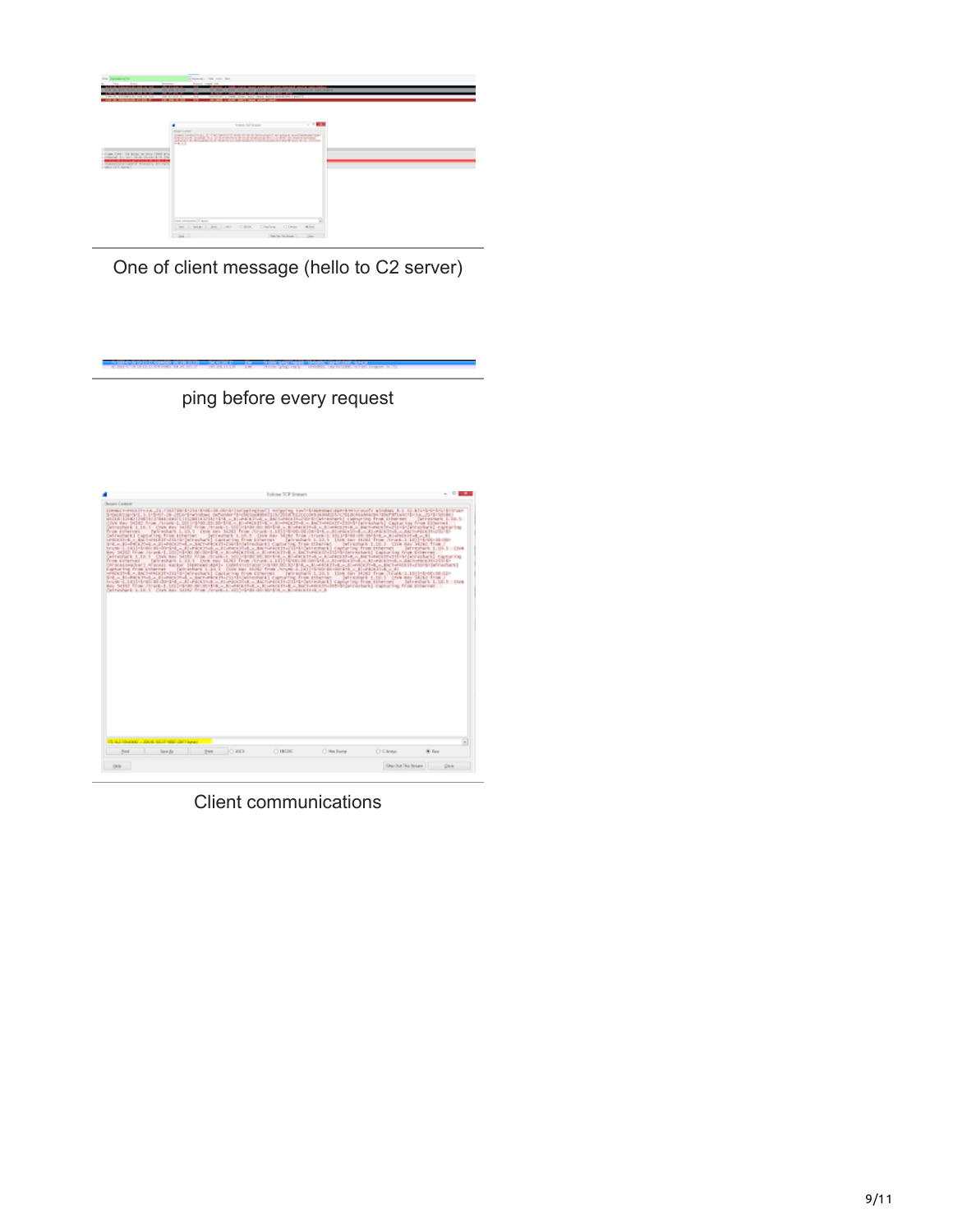

## Server replies



De-compile failure



De-compile failure